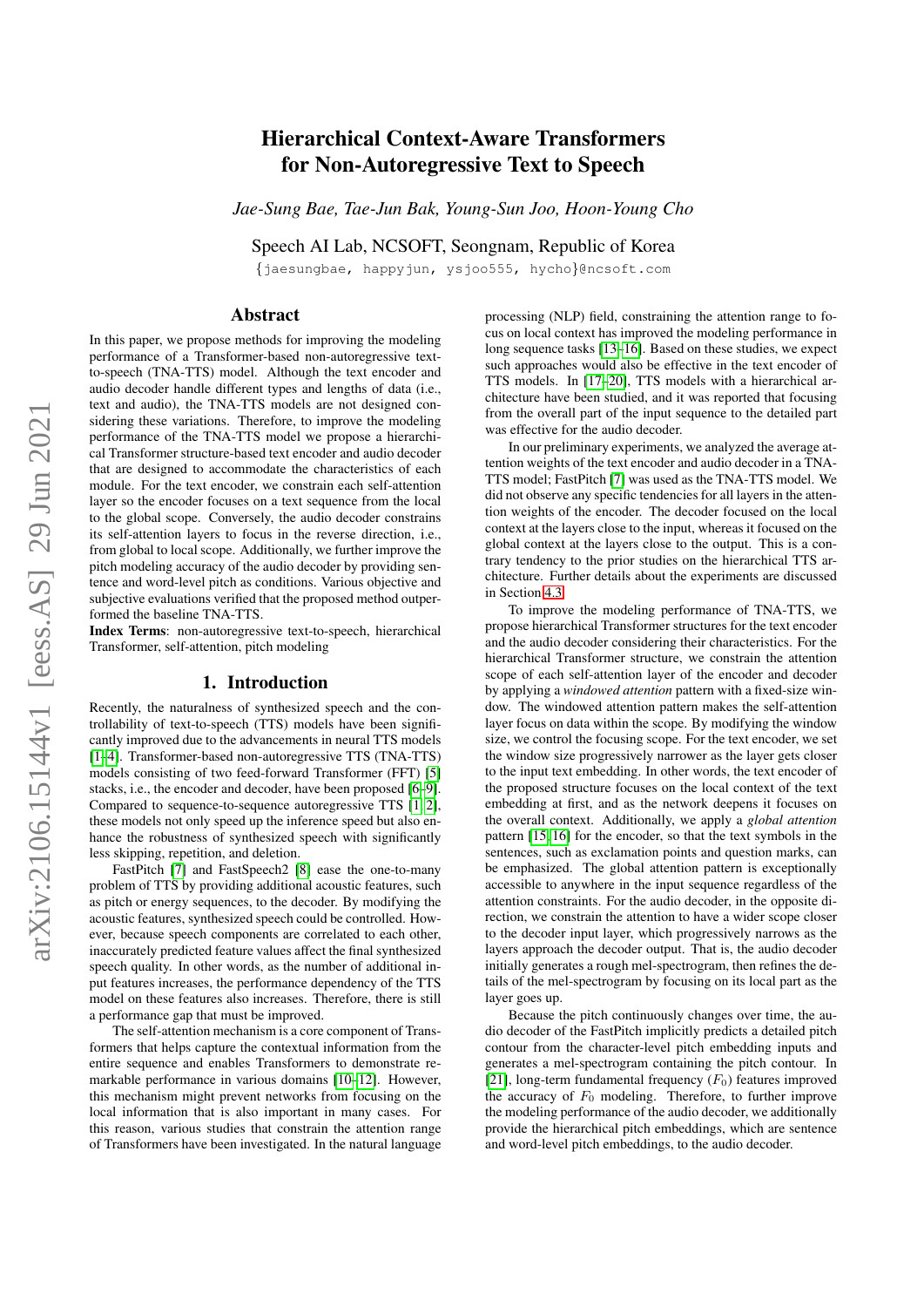<span id="page-1-0"></span>

Figure 1: *Example of attention patterns. (a) full attention, (b) windowed attention with* w = 6*, and (c) combination of windowed attention (blue) and global attention on a few preselected locations (green). The column and row of matrices are the position of query and key vectors, respectively.*

# 2. Background

# 2.1. Self-Attention

The self-attention layer is a core component of the Transformer [\[5\]](#page-4-2) that allows the Transformer to explicitly calculate the relationship between input sequences and capture the long-term dependencies. In the self-attention layer, the same input vector is used as query, key, and value of the attention mechanism. The Transformer adopts a scaled-dot product attention mechanism for the self-attention layer. It is defined as follows:

$$
\text{Score}(Q, K) = \frac{(QW^Q)(KW^K)^T}{\sqrt{d}},\tag{1}
$$

$$
Attention(Q, K, V) = \sigma (Score(Q, K)) (VW^{V}), \quad (2)
$$

where  $\sigma(\cdot)$  denotes the softmax operation.  $Q, K, V \in$  $\mathbb{R}^{n \times d}$  are matrices of *n* query, key, and value vectors, and  $W^{Q}, W^{K}, W^{V} \in \mathbb{R}^{d \times d}$  are the corresponding weights of the linear projection layer. d denotes a dimension of the vector. First, an attention score between  $Q$  and  $K$  is calculated, then it is passed through the softmax function. The output of the softmax function is referred to as an *attention weight*. To compute the final output of the self-attention layer, the attention weight is multiplied by the linear projected input  $V$ .

#### 2.2. Attention Patterns

In [\[13–](#page-4-10)[16\]](#page-4-11), the attention range was constrained through the *attention patterns* to make the network focus on proper information. The attention pattern is element-wise multiplied to the attention score. In the following, we explain two types of patterns, *windowed attention* and *global attention*, used in our proposed hierarchical Transformer structure.

Windowed Attention: This is an attention pattern with a fixed window size of  $w$ , as depicted in Figure [1b](#page-1-0). It calculates attention only within a window and does not calculate attention for tokens outside the window range. It helps to focus on local information rather than the whole information. By adjusting the window size, the focusing scope can be controlled.

Global Attention: This is introduced to learn task-specific representations by adding it to pre-selected input locations, e.g., exclamation and question marks in a text sequence. As shown in Figure [1c](#page-1-0), combined with the windowed attention, it exceptionally enables every input sequence of the attention layer to attend to specific tokens regardless of its attention constraints and also enables specific tokens to attend to every input sequence. This

<span id="page-1-1"></span>

Figure 2: *Architecture of hierarchical context-aware Transformers applied to FastPitch [\[7\]](#page-4-6). Each block in the encoder and decoder represents a single FFT layer. In each FFT layer, the blue box illustrates the windowed attention and its horizontal length means the window size. The green lines depict the global attentions on specific tokens. (Best viewed in color).*

compensates for the disadvantage of inflexible windowed attention.

### 3. Proposed Method

Figure [2](#page-1-1) illustrates the proposed architectures of the TNA-TTS model which applies the hierarchical Transformers structure. We apply the windowed attention to determine the scope of information to be focused on in each layer of the encoder and decoder. Further, we decide the window size considering the characteristics of the encoder and decoder. For further improving the modeling performance of the decoder, we provide sentence and word-level pitch embeddings to the decoder.

#### 3.1. Baseline TNA-TTS Model

For the TNA-TTS model, we used FastPitch [\[7\]](#page-4-6) model. Fast-Pitch consists of a text encoder, audio decoder, duration predictor, and pitch predictor. The encoder converts an input text embedding sequence into a hidden representation sequence. Based on the hidden representation sequence, character-level pitch and duration values are predicted. The pitch values are embedded into pitch embedding and the embedding is added to hidden representation. After the length-regulating process, it is finally decoded into a mel-spectrogram.

#### 3.2. Hierarchical Attention Pattern

We designed the encoder and decoder architectures while considering the encoder and decoder characteristics. For the encoder, we set the window size of the lower layers, i.e. close to the input text sequence, to be small and increase the window size as the layer becomes deeper. In the final layer, full attention is applied. This enables important tokens to affect the overall sequence and improves the performance. In addition to the windowed attention, we apply the global attention to preselected symbols, e.g., exclamation or question marks, in text sequences. This is because such symbols in a text sequence are important factors that affect the prosody of the generated speech in TTS.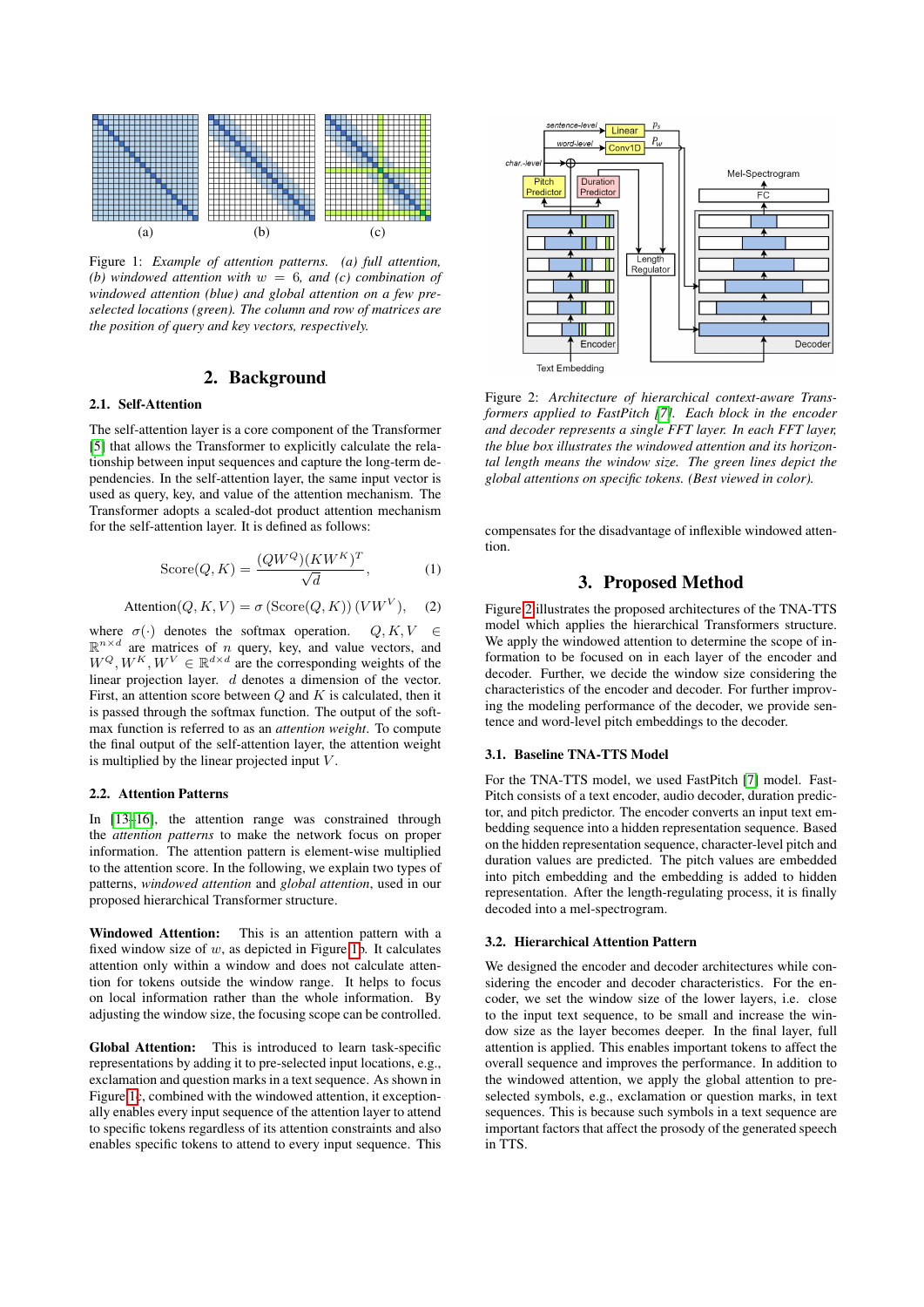For the decoder, the attention pattern of the first layer is full attention. Then, we set the window size of the lower layers to be large and decrease as the layer gets deeper. In the lower layer, it generates the overall structure of the mel-spectrogram by focusing on the global context of the input; then, in the upper layer, it refines the mel-spectrogram to have better intelligibility by focusing on the local context.

#### 3.3. Hierarchical Pitch Conditioning

We provide sentence and word-level pitch embeddings as additional conditions for the lower attention layers to further improve the modeling performance of the decoder. Because the proposed decoder structure focuses on the global information rather than the local at the lower layers, the layer conditioned on the sentence-level pitch embedding is lower than that conditioned on the word-level pitch embedding. Providing additional pitch embeddings allows the decoder to observe the overall pitch contour as well as the details of the pitch contour.

The details of the procedures are as follows. For a sentencelevel pitch embedding, first, all character-level pitch values of the input sentence are averaged as a single scalar value. Then, the value is embedded into a sentence-level pitch embedding vector  $p_s \in \mathbb{R}^d$  with a single linear projection layer, where d denotes the embedding dimension. For the word-level pitch embedding, first, the character-level pitch values are averaged for each word. Then, the word-level pitch values are embedded into  $P_w \in \mathbb{R}^{n \times d}$  by using a single convolutional layer with a kernel size of 3 and a stride of 1; where  $n$  denotes the number of words in the input sentence. The sentence and word-level pitch embeddings are replicated to match the decoder input sequence length, respectively, where the word-level duration calculated from the corresponding character-level duration is used. We provide these pitch embeddings to the corresponding decoder self-attention layers by conditioning them to the attention score as follows:

$$
\text{Score}(Q, K, P) = \frac{(QW^Q + P)(KW^K)^T}{\sqrt{d}},\tag{3}
$$

where  $P \in \mathbb{R}^{t \times d}$  denotes a replicated pitch embedding and t is the input sequence length of the first decoder layer.

# 4. Experiments

#### 4.1. Dataset

For the experiments, we used an internal Korean female speech dataset comprising 22 h of data with 11000 recorded sentences. The dataset comprised 22 h of data with 11000 recorded sentences. The speech sample length varied from 1.5–13 s. The dataset was recorded at a frequency sampling rate of 22050 Hz in a studio environment. Each one percent of the dataset was randomly selected and used as a test and validation set, respectively. The rest of the dataset was used for training. As the acoustic feature, an 80-bin mel-spectrogram with a hop size of 256 and window size of 1024 was computed. We extracted character-level duration values using a pre-trained Transformer TTS [\[10\]](#page-4-8) with a single attention head; the same dataset was used for pre-training. The character-level pitch values were obtained by averaging the pitch values for each character. The PRAAT toolkit [\[22\]](#page-4-16) was used to extract pitch values from recorded speech.

<span id="page-2-1"></span>

Figure 3: *Example of average attention weights of the baseline model encoder (top) and decoder (bottom) layers according to the location distance between the query and key vectors. Without any constraint, any tendency is not observed in the encoder. For the decoder, the lower layers focus on the local information while the upper layers focus on the global information. (Best viewed in color).*

#### 4.2. Model Setup

The architectures of the baseline TNA-TTS model, which is FastPitch, were the same as that described in the original paper [\[7\]](#page-4-6). For windowed attention, the window size of the encoder from the first to the fifth layer was set to 10, 20, 40, 60, and 100; that of the decoder from the second to the last layer was set to 400, 200, 100, 60, and 40; these values were determined empirically. Full attention was used in the last encoder layer and first decoder layer. The sentence and word-level pitch embeddings were provided as conditions to the first and third layers of the decoder, respectively. The pitch embedding dimension, d, was set to 64, which is the same as that of self-attention.

FastPitch is generally trained under the warm-up learning rate schedule; however, we found that using a half-learning rate schedule for every 40000 iterations yielded better performance. The ratio of duration, pitch, and mel-spectrogram prediction loss was the same in the original paper; however, we obtained better performance when the ratio was 0.01:0.01:1. The Adam optimizer [\[23\]](#page-4-17) with  $\beta_1 = 0.5$ ,  $\beta_2 = 0.9$ ,  $\epsilon = 10^{-6}$  was used to optimize the network with an initial learning rate of 0.002, and the batch size was 16. For a neural vocoder, VocGAN [\[24\]](#page-4-18) was used. It was trained using a database containing approximately 40 h of speech recorded by six speakers.

#### <span id="page-2-0"></span>4.3. Analysis on Attention Weights in FastPitch

In this subsection, we analyze the attention weights of the encoder and decoder in the baseline FastPitch. Figure [3](#page-2-1) depicts the average attention weights of each layer according to the location distance between the query and key vectors. Please note that the different distance ranges of the encoder and decoder are because of the different data types that they are handling, i.e., text and audio. A peak at the smaller distance implies the layer focuses on the local context. As illustrated in Figure [3,](#page-2-1) when there are no restrictions on the attention range, it is difficult to observe any tendency for the encoder. Whereas, the decoder focuses on the local context at the lower layers and the global context at the higher layers.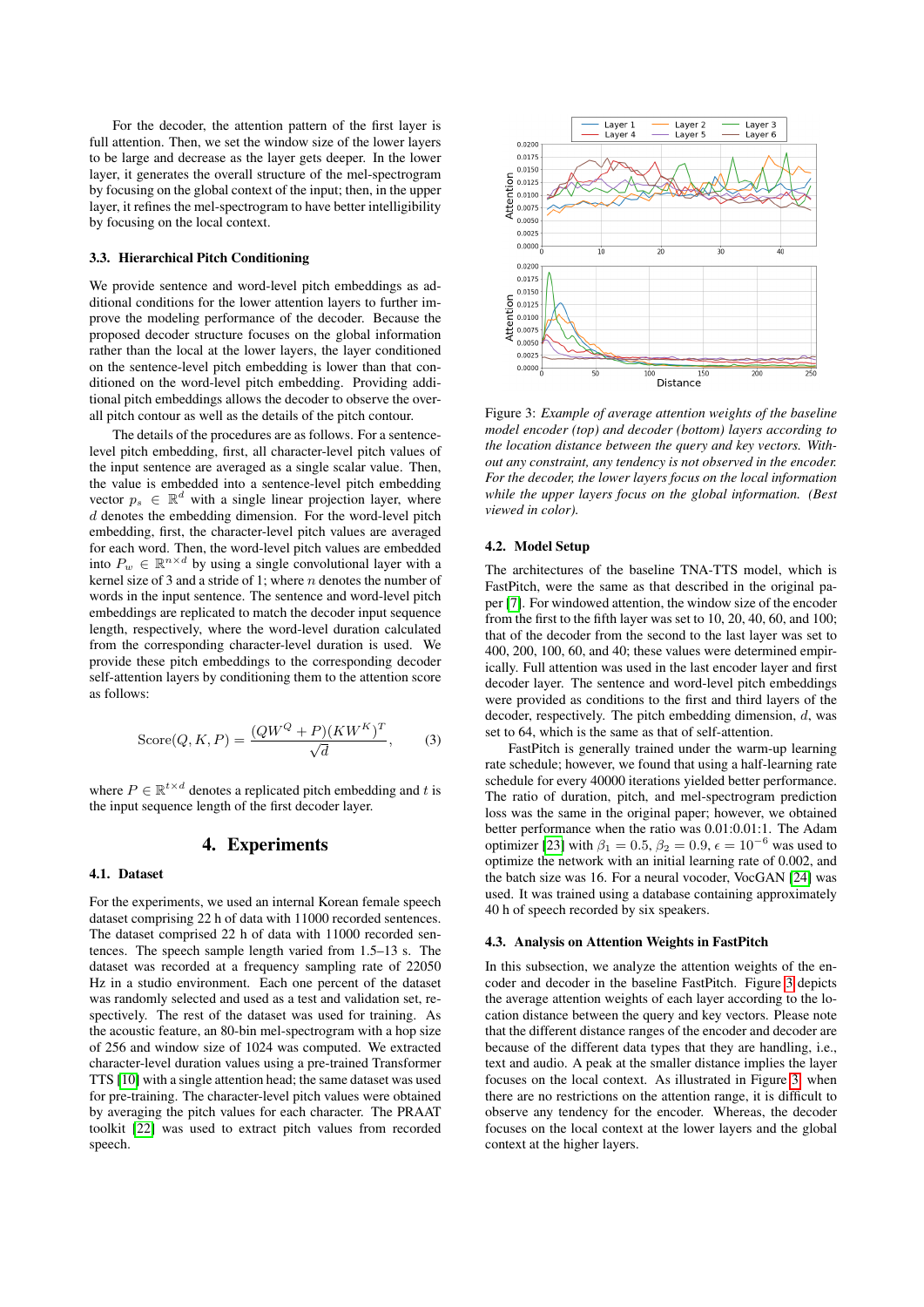<span id="page-3-0"></span>Table 1: *Objective evaluation results with a confidence interval (CI) of 95%. Lower is better for all metrics. GT denotes the ground-truth.*

| Model                             | $\text{FFE}(\%)$                                                       | $MCD$ (dB)                                                           | CER $(\% )$                    |
|-----------------------------------|------------------------------------------------------------------------|----------------------------------------------------------------------|--------------------------------|
| GT (recorded)<br>GTMel+Vocoder    | $3.23 \pm 0.26$                                                        | $2.26 \pm 0.02$                                                      | 4.96<br>5.11                   |
| FastPitch                         | $8.89 \pm 0.47$                                                        | $6.59 \pm 0.18$                                                      | 15.32                          |
| EGW<br>DW<br>EGW+DW<br>EGW+DW+HPC | $8.55 \pm 0.48$<br>$8.21 \pm 0.45$<br>$8.13 \pm 0.43$<br>$8.00 + 0.45$ | $6.54 \pm 0.17$<br>$6.26 \pm 0.15$<br>$6.16 + 0.14$<br>$6.16 + 0.13$ | 11.52<br>10.58<br>9.16<br>9.88 |

<span id="page-3-1"></span>Table 2: *Ablation study results on the hierarchical structure with 95% CIs.*

| Model                               | $\text{FFE}(\%)$                 | $MCD$ (dB)                         | CER(%)         |
|-------------------------------------|----------------------------------|------------------------------------|----------------|
| EGW(10 to full)<br>EGW (full to 10) | $8.55\pm0.48$<br>$8.95 \pm 0.50$ | $6.54\pm0.17$<br>$6.54\pm0.17$     | 11.52<br>14.66 |
| DW(40 to full)<br>$DW$ (full to 40) | $8.58 + 0.48$<br>$8.21 + 0.45$   | $6.42 \pm 0.18$<br>$6.26 \pm 0.15$ | 11.45<br>10.58 |
| <b>HPC</b>                          | $8.96 \pm 0.52$                  | $6.60 \pm 0.17$                    | 13.49          |

#### 4.4. Objective Evaluation

For the experiments, we compared five models: FastPitch, Fast-Pitch applying the global and windowed attention to the encoder (EGW), FastPitch applying the windowed attention to the decoder (DW), FastPitch with both EGW and DW (EGW+DW), and FastPitch applying EGW, DW, and the hierarchical pitch conditioning (EGW+DW+HPC). For objective evaluation, the f0 frame error (FFE) [\[25\]](#page-4-19), mel-cepstral distance (MCD) [\[26\]](#page-4-20), and character error rate (CER) were measured between the recorded speech and the generated speech samples. In the case of FFE and MCD, we generated speech samples by using ground-truth values of the character-level pitch and duration to measure the encoder and decoder performance excluding the effect caused by inaccurate prediction of the pitch and duration predictors. For the CER, we evaluated the final synthesized speech which was generated with predicted pitch and duration values. The CER was measured by using a pre-trained Kaldi [\[27\]](#page-4-21)-based automatic speech recognition model.

The results are summarized in Table [1.](#page-3-0) The proposed method significantly improved the overall performance of the FastPitch. The proposed hierarchical Transformer structure was effective not only when applied to both the encoder and decoder, but also when applied to the encoder and decoder, respectively. By additionally adopting HPC, it achieved the best performance for the FFE and MCD, even though slight degradation was observed on the CER.

#### 4.5. Ablation Study on Hierarchical Structure

Here, we demonstrate the importance of considering the encoder and decoder characteristics in the proposed hierarchical Transformer structure via ablation study. Table [2](#page-3-1) presents the ablation study results. For the encoder, the increasing win-

<span id="page-3-3"></span>Table 3: *MOS test results for naturalness with 95% CIs.*

| Model                | <b>MOS</b>      |
|----------------------|-----------------|
| FastPitch (baseline) | $3.75 + 0.07$   |
| EGW+DW               | $3.96 \pm 0.07$ |
| EGW+DW+HPC           | $4.06 + 0.06$   |

dow size yielded better performance than the decreasing window size, which is consistent with previous NLP task-related studies. Conversely, the increasing window size in the decoder performed worse than the decreasing window size. This implies that focusing on the context from the global to local scale, hierarchically, is important for predicting the mel-spectrogram. This is because the TTS decoder first generates the overall architecture of the mel-spectrogram in the lower layers, and then refines it.

Finally, we evaluated the case wherein only the HPC was adopted. Without any constraint in the attention range, providing additional pitch information in the lower decoder layer did not produce any effects. This is because the baseline model decoder focuses on the local context in the lower layers; therefore, an appropriate hierarchical structure of the decoder is also important for the HPC to be effective.

#### 4.6. Subjective Evaluation

To evaluate the naturalness of the generated speech, we conducted mean opinion score (MOS) tests. We compared the FastPitch, EGW+DW, and EGW+DW+HPC models. For each model, 20 samples were generated with texts included in the test set. A total of 31 native Koreans participated and scored the naturalness of the generated speech samples from 1 to 5.

The results<sup>[1](#page-3-2)</sup> presented in Table [3](#page-3-3) indicate that the EGW+ DW+HPC model achieved the highest score, 4.06. Even though the EGW+DW received a slightly lower score of 3.96, it is still a significantly higher score compared to the baseline. Fast-Pitch obtained a lower score because the synthesized speech contained ambiguous pronunciation. Please note that the difference in the dataset, language, and vocoder type used for the experiments might be the reasons for the lower MOS score of FastPitch than that reported in the original paper [\[7\]](#page-4-6).

# 5. Conclusion

This paper proposed a hierarchical context-aware Transformers structure for the TNA-TTS model. Considering the different characteristics of the encoder and decoder of TNA-TTS, we constrained the attention range of the encoder and decoder differently. This enabled the encoder and decoder to focus on appropriate contextual information at each layer. To further improve the pitch modeling accuracy of the decoder, we provided hierarchical pitch conditioning, i.e., sentence and word-level pitch embedding, to the decoder. We verified the superior performance of the proposed methods through various quantitative and qualitative evaluations. In future work, instead of the fixed window size, a learnable window size for the windowed attention could be researched. This would help to find the optimal hierarchical Transformer structure for the encoder and decoder.

<span id="page-3-2"></span><sup>1</sup>Audio samples can be found online:

https://nc-ai.github.io/speech/publications/hierarchical-transformers-tts